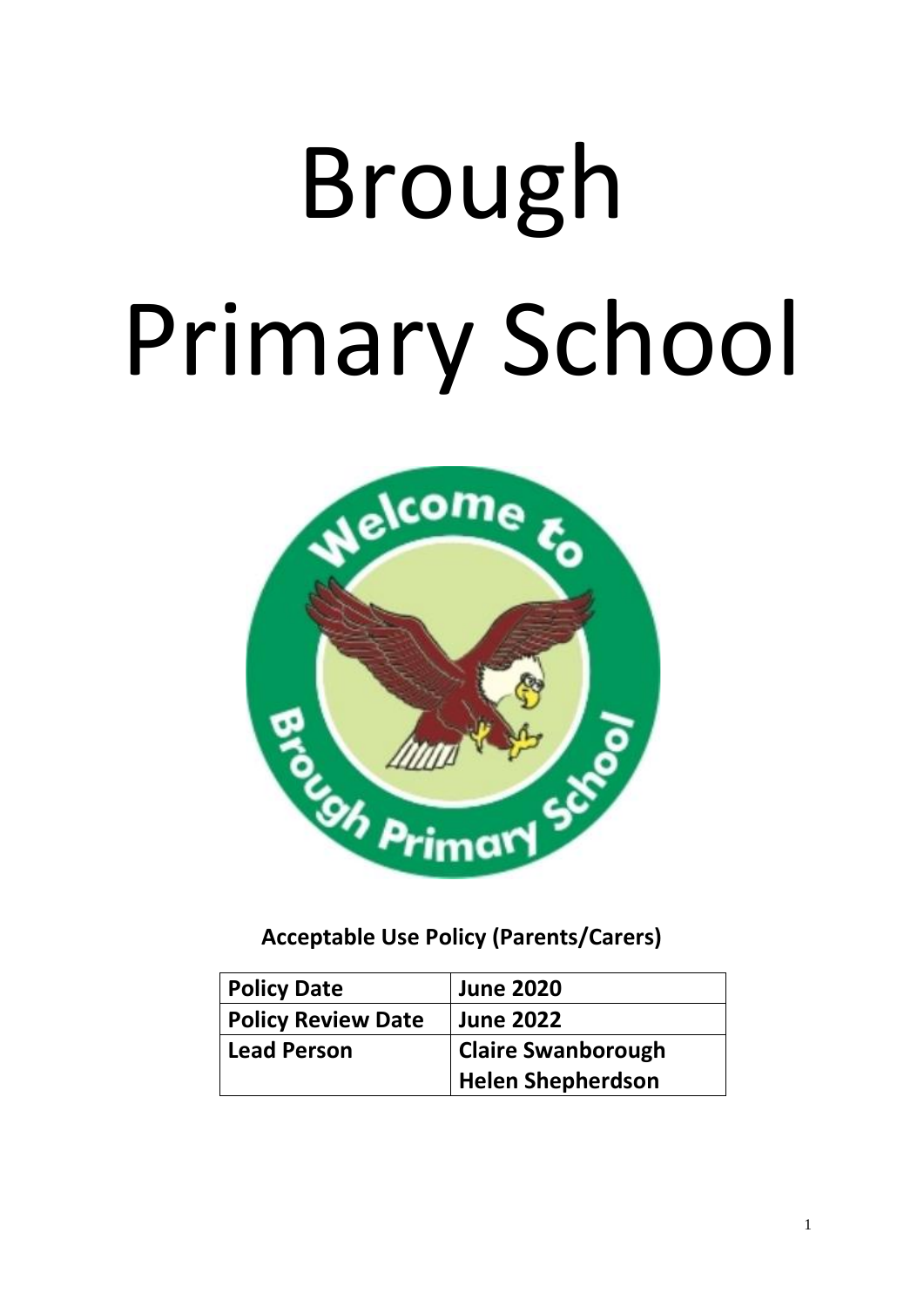# **Acceptable Use Policy (Parents/Carers)**



**Related Policies:** Online Safety Policy, Computing Policy, Acceptable Use Policies (staff/pupils), Anti-Bullying Policy (Cyber Bullying), Social Media Policy, Parents and Carers Code of Conduct

# **Introduction:**

This policy outlines how parents and carers can support the acceptable use of digital technologies by pupils at Brough Primary School.

Digital technologies have become integral to the lives of children and young people, both within schools and outside school. These technologies are powerful tools, which open up new opportunities for everyone. These technologies can stimulate discussion, promote creativity and stimulate awareness of context to promote effective learning. Young people should have an entitlement to safe internet access at all times.

#### **Aims:**

#### **This Acceptable Use Policy is intended to ensure:**

- that young people will be responsible users and stay safe while using the internet and other communications technologies for educational, personal and recreational use.
- that school / academy systems and users are protected from accidental or deliberate misuse that could put the security of the systems and users at risk.
- that parents and carers are aware of the importance of online safety and are involved in the education and guidance of young people with regard to their on-line behaviour.

The school will try to ensure that pupils will have good access to digital technologies to enhance their learning and will, in return, expect the pupils to agree to be responsible users. Parents and Carers will have access to the "*Acceptable Use Policy – Pupils"* so that Parents and Carers will be aware of the school expectations of the young people in their care. Parents/Carers are requested to sign the permission form below to show their support of the school in this important aspect of the school's work.